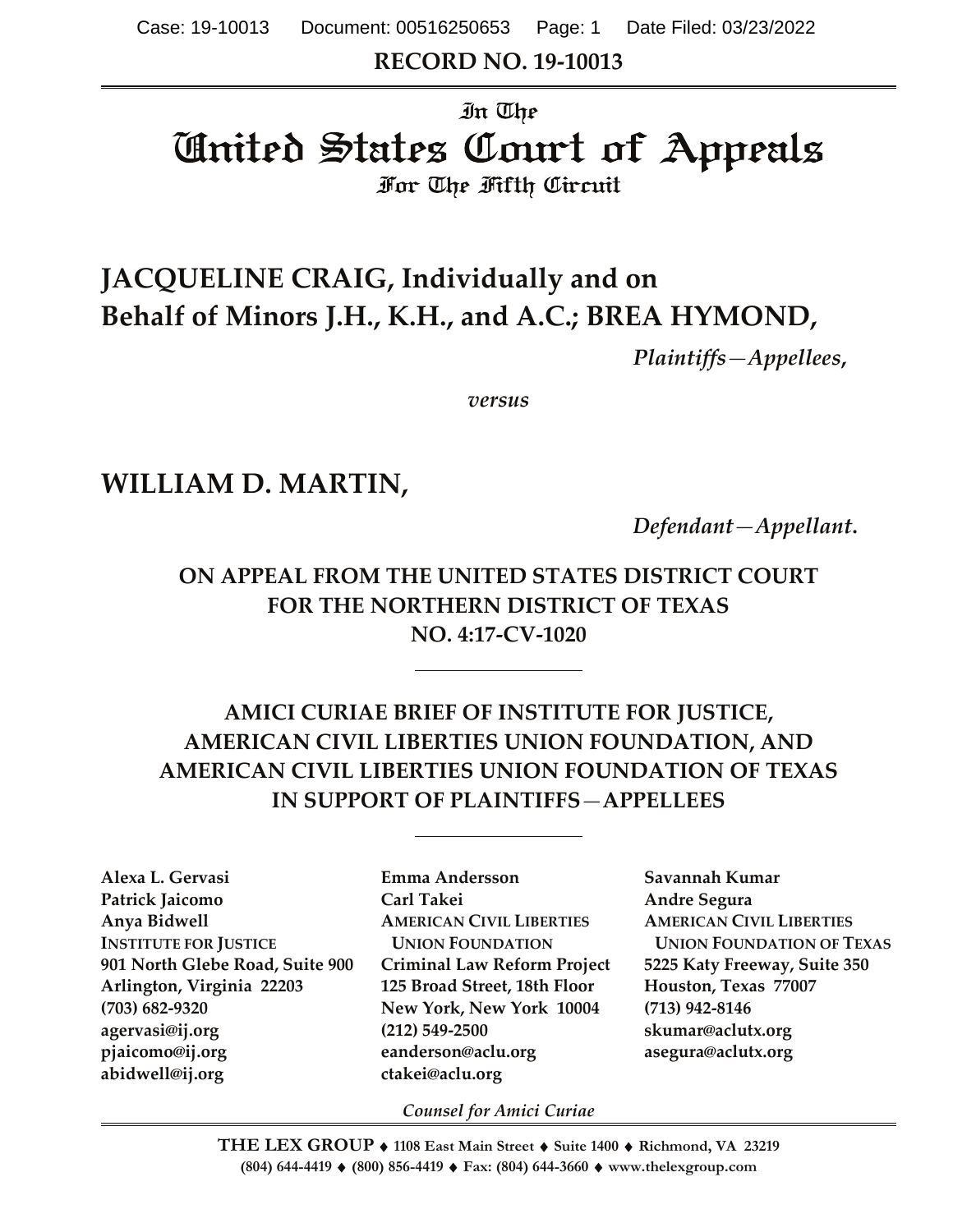#### **SUPPLEMENTAL STATEMENT OF INTERESTED PARTIES**

Pursuant to Fifth Circuit Rule 29.2, the undersigned counsel certifies

that the following listed persons and entities, in addition to those listed in

the parties' briefs, have an interest in the outcome of this case.

#### **Amici Curiae**

Institute for Justice American Civil Liberties Union Foundation American Civil Liberties Union Foundation of Texas

#### **Counsel for Amici Curiae**

Alexa L. Gervasi (Institute for Justice) Anya Bidwell (Institute for Justice) Patrick Jaicomo (Institute for Justice) Emma Andersson (American Civil Liberties Union Foundation) Carl Takei (American Civil Liberties Union Foundation) Savannah Kumar (American Civil Liberties Union Foundation of Texas) Andre Segura (American Civil Liberties Union Foundation of Texas)

Undersigned counsel further certifies, pursuant to Federal Rule of Appellate Procedure 26.1(a), that the Institute for Justice, American Civil Liberties Union Foundation, and American Civil Liberties Union Foundation of Texas (collectively, "amici") are not publicly held corporations and do not have any parent corporation, and that no publicly held corporation owns 10 percent or more of their stock.

Date: March 23, 2022 /s/ Alexa L. Gervasi

*Counsel for Amicus Curiae Institute for Justice*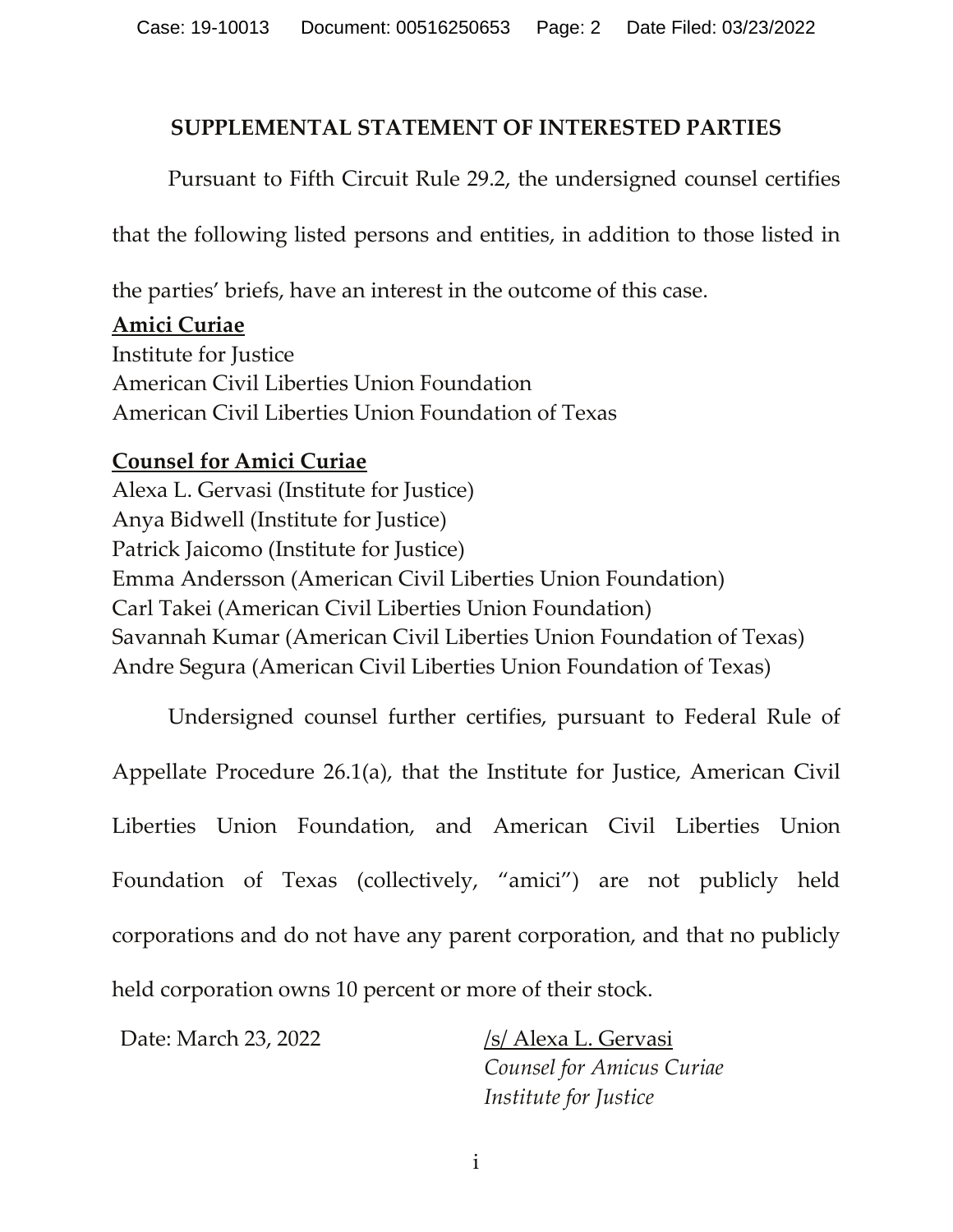## **TABLE OF CONTENTS**

# **Page**

|             | SUPPLEMENTAL STATEMENT OF                             |  |  |
|-------------|-------------------------------------------------------|--|--|
|             |                                                       |  |  |
|             |                                                       |  |  |
|             |                                                       |  |  |
|             |                                                       |  |  |
|             |                                                       |  |  |
| $I_{\cdot}$ | Obviousness Can Provide Fair Warning of               |  |  |
| II.         | En Banc Review is Necessary to Ensure this Court Does |  |  |
|             |                                                       |  |  |
|             |                                                       |  |  |
|             |                                                       |  |  |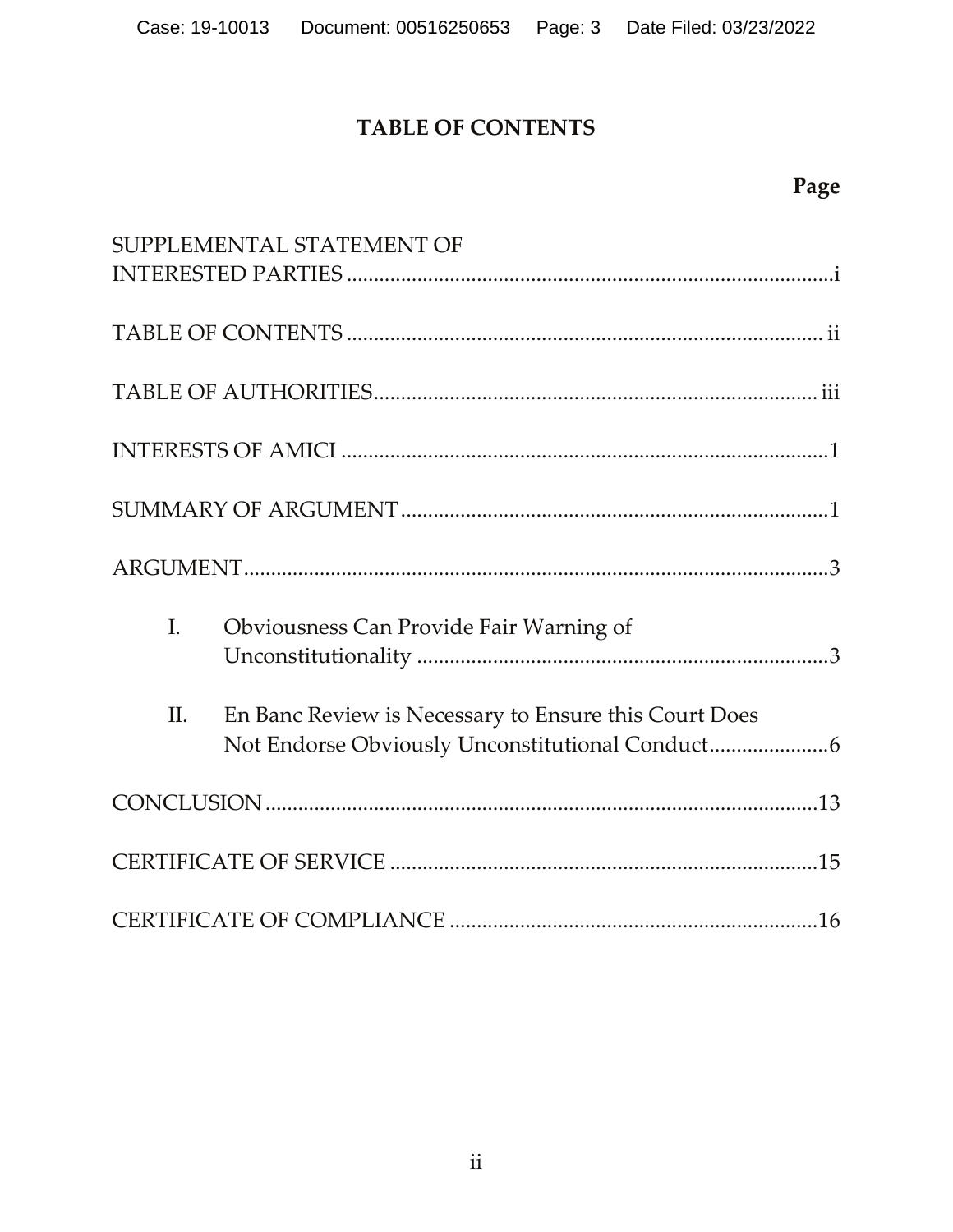## **TABLE OF AUTHORITIES**

# **Page(s)**

## **CASES**

| Alexander v. City of Round Rock,             |
|----------------------------------------------|
|                                              |
| Brosseau v. Haugen,                          |
|                                              |
| Bush v. Strain,                              |
|                                              |
| Cooper v. Brown,                             |
|                                              |
| Darden v. City of Fort Worth,                |
|                                              |
| Graham v. Connor,                            |
|                                              |
| Hope v. Pelzer,                              |
|                                              |
| Ikerd v. Blair,                              |
|                                              |
| Joseph ex rel. Estate of Joseph v. Bartlett, |
|                                              |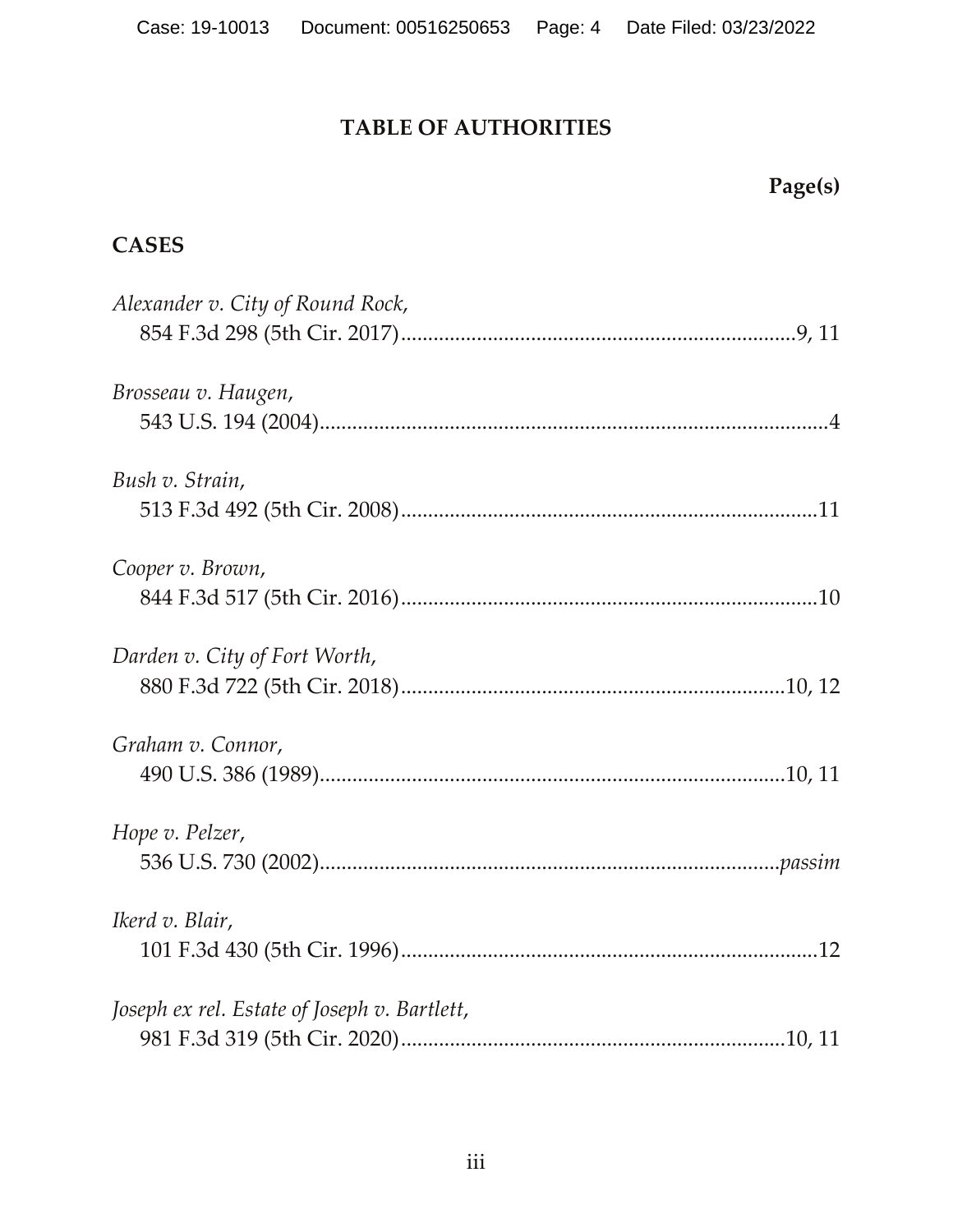| McCoy v. Alamu,<br>950 F.3d 226 (5th Cir. 2020), rev'd, |
|---------------------------------------------------------|
| Newman v. Guedry,                                       |
| New York Times Co. v. Sullivan,                         |
| Sam v. Richard,                                         |
| Taylor v. Riojas,                                       |
| Villarreal v. City of Laredo,                           |
| Williams v. United States,                              |
| <b>STATUTE</b>                                          |
|                                                         |
|                                                         |

## **OTHER AUTHORITY**

Kara Kovalchik, *Why Do We Say Uncle*, Mental Floss (Aug. 1, 2014), https://www.mentalfloss.com/article/57984/why-do-we-say-uncle ...............3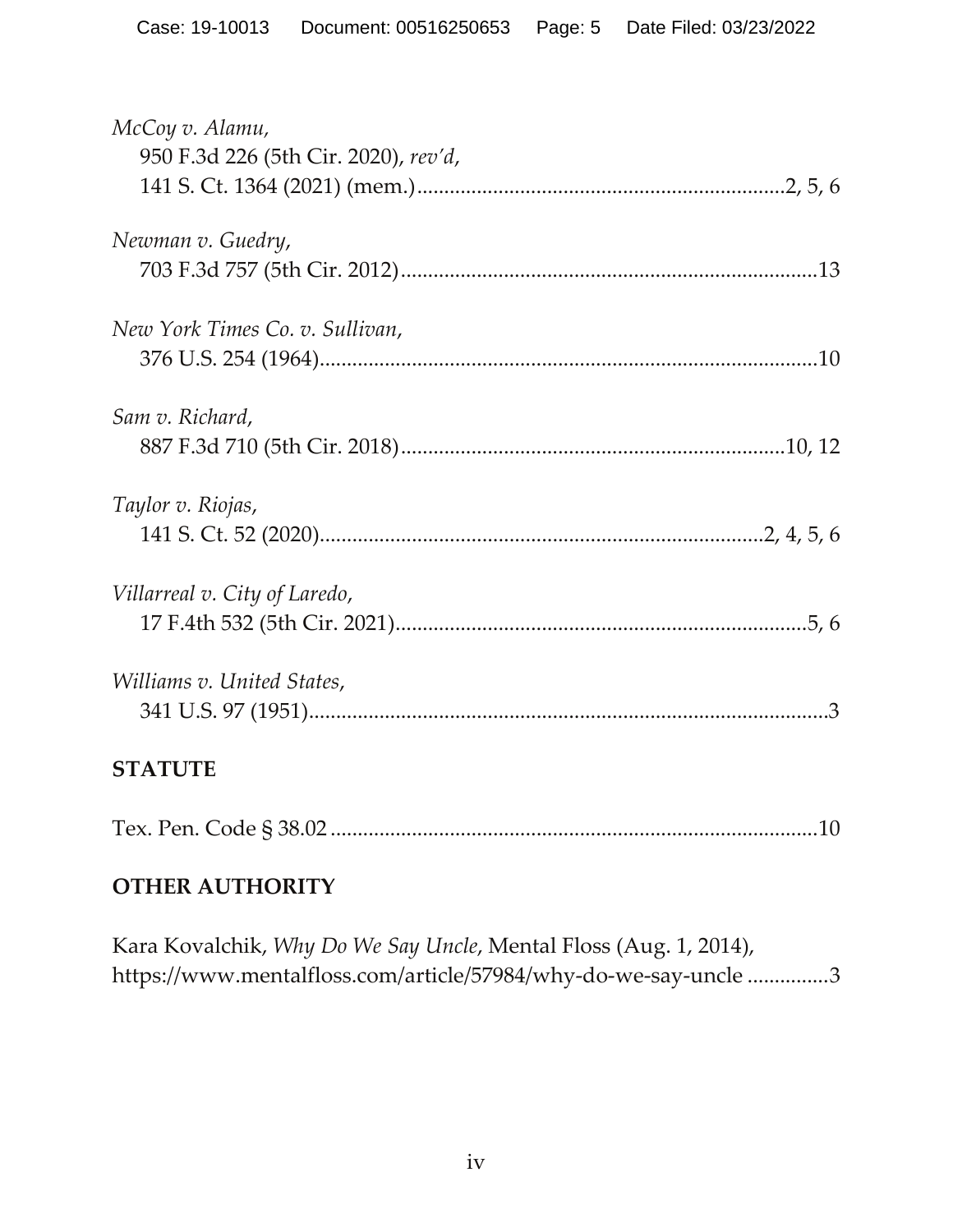#### **INTERESTS OF AMICI[1](#page-5-0)**

The Institute for Justice ("IJ") is a nonprofit legal center dedicated to defending the foundations of free society. Because qualified immunity and related doctrines limit access to courts and hinder enforcement of these rights, IJ litigates government immunity and accountability cases nationwide.

The American Civil Liberties Union Foundation ("ACLU") is a nationwide, nonprofit, nonpartisan organization with nearly two million members and supporters dedicated to the principles in our Constitution and civil rights laws. ACLU and ACLU of Texas work to protect the rights of criminal defendants and end excessively harsh criminal policies.

#### **SUMMARY OF ARGUMENT**

In addition to the reasons presented in Appellees' Petition, en banc review is necessary to correct the panel's misstatement of law: that the Constitution allows officers to use pain control maneuvers on restrained

<span id="page-5-0"></span><sup>&</sup>lt;sup>1</sup> No party's counsel authored any portion of this brief. No party or person—other than amici—contributed money to fund this brief. Appellees have consented to the filing of this brief; Appellant has not. *See* Mot. for Leave to File.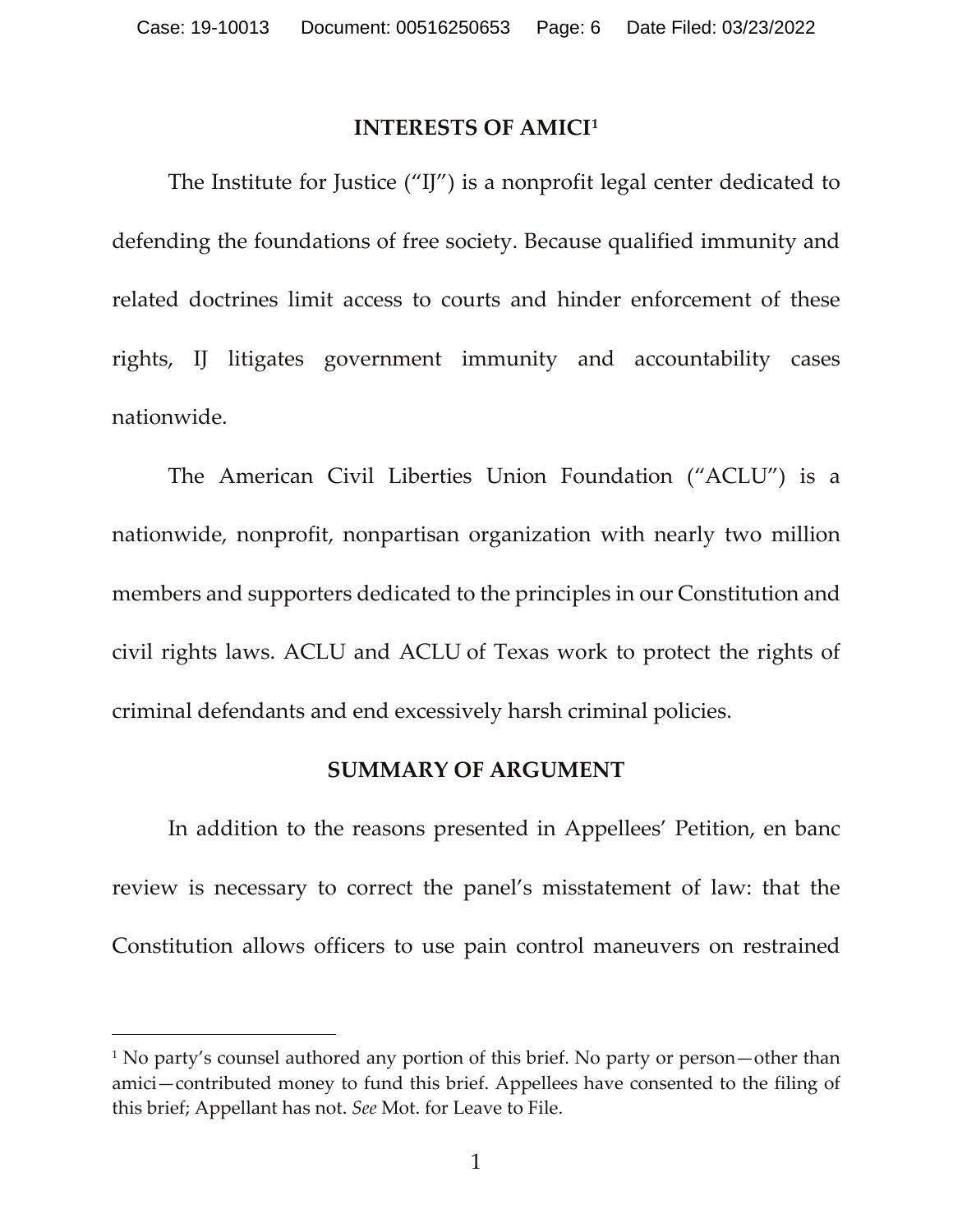individuals to compel them to answer questions. Under the panel's holding, the law in this circuit is now that an officer can purposefully inflict pain on a restrained, non-resisting person to compel her to speak, as long as the force seems "relatively minimal." But such actions are obviously unconstitutional.

As outlined in Part I, qualified immunity shields government officials from accountability unless they had "fair warning" that their conduct was unconstitutional. Recently, in a pair of cases summarily reversing this Court, the Supreme Court reiterated that obviousness is a source of clearly established law: *Taylor v. Riojas* and *McCoy v. Alamu*. Despite those reversals, as discussed in Part II, the panel here held that an officer's force against a restrained, non-resisting arrestee was reasonable because, in the panel's view, that force was "relatively minimal" and not factually identical to the force found unconstitutional in previous cases. This is an issue of exceptional importance that necessitates en banc consideration.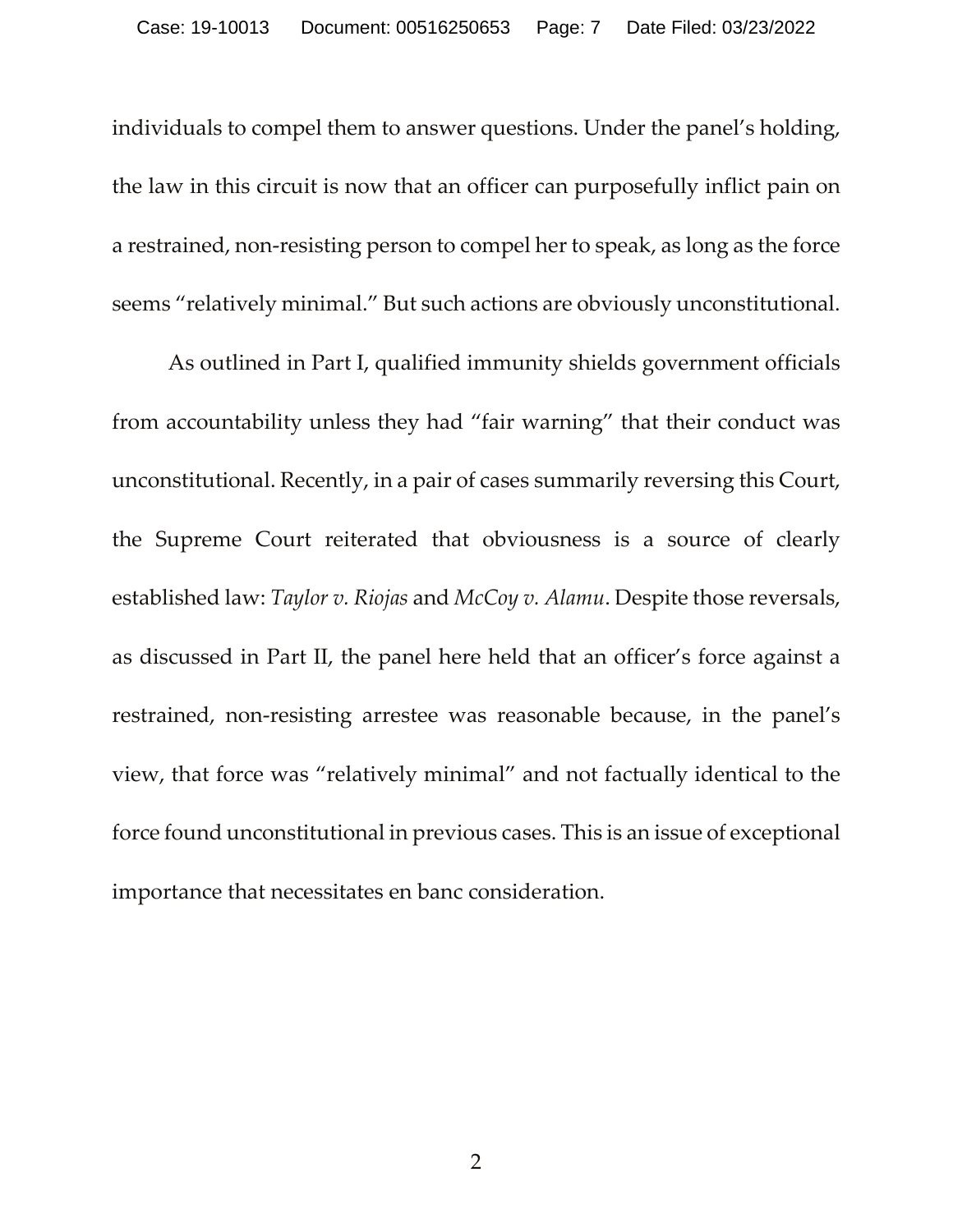#### **ARGUMENT**

In this country, a government official cannot inflict pain to compel a person to speak. Yet, according to the panel's opinion, a police officer may wrench a handcuffed person's arms behind her back, admittedly applying a pain control maneuver, to make her answer his questions. In other words, the panel has sanctioned police officers to, at best, force arrestees into a game of "say uncle"[2](#page-7-0) and, at worst, use tactics just short of the rubber hose[3](#page-7-1) to get the answers they seek. But such behavior is obviously unconstitutional, and this Court should not condone it.

#### **I. Obviousness Can Provide Fair Warning of Unconstitutionality.**

Twenty years ago, the Supreme Court sought to remove the "rigid gloss" that tainted the qualified immunity standard.[4](#page-7-2) In *Hope*, the Court acknowledged that courts often require a previous case with "materially similar" facts to find a law clearly established.<sup>5</sup> And then it rejected this

<span id="page-7-0"></span><sup>2</sup> Kara Kovalchik, *Why Do We Say Uncle*, Mental Floss (Aug. 1, 2014), https://www.mentalfloss.com/article/57984/why-do-we-say-uncle.

<span id="page-7-1"></span><sup>3</sup> *See Williams v. United States*, 341 U.S. 97 (1951).

<span id="page-7-2"></span><sup>4</sup> *Hope v. Pelzer*, 536 U.S. 730, 739 (2002).

<span id="page-7-3"></span><sup>5</sup> *Id.*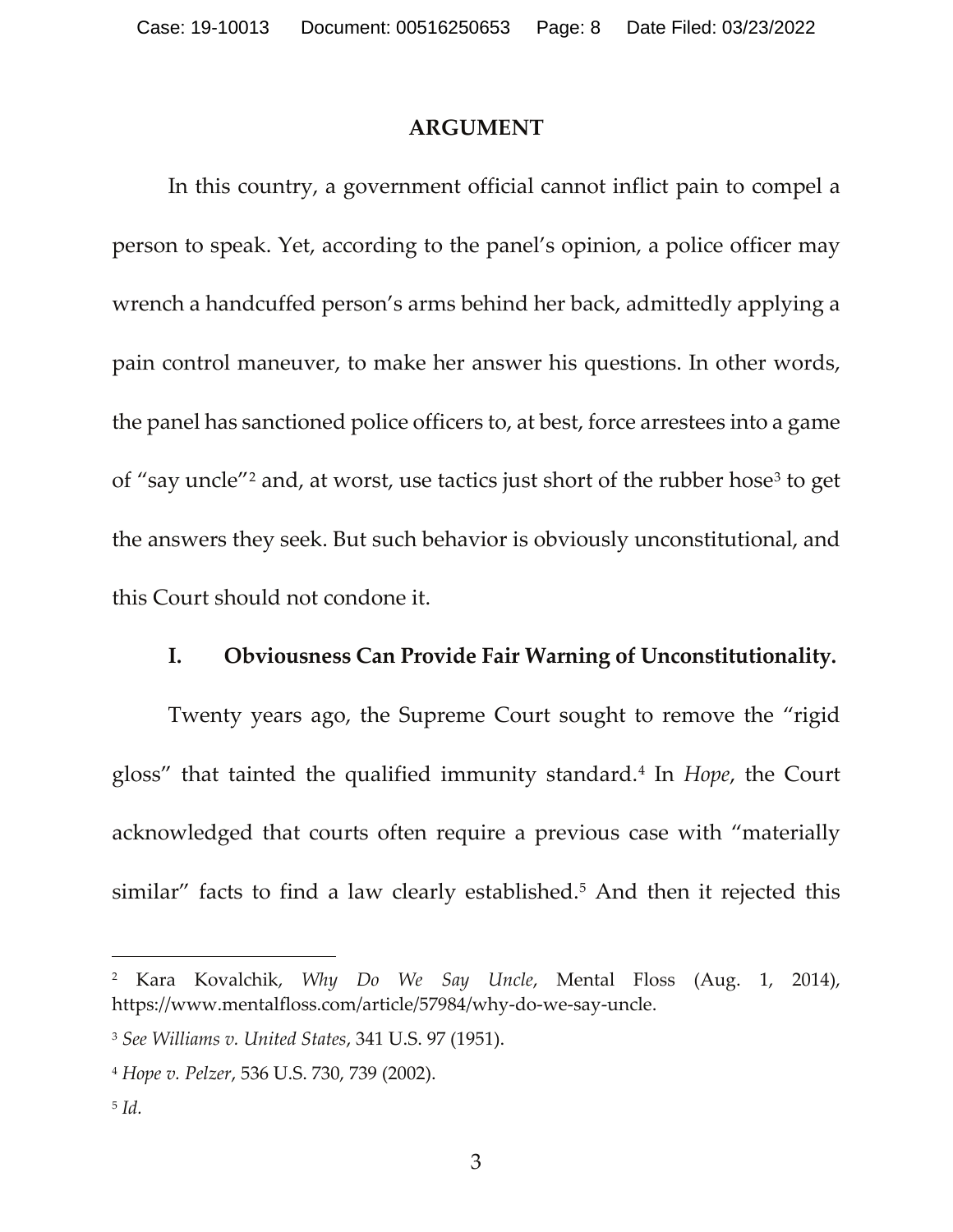requirement.[6](#page-8-0) The concern, the Court explained, is not whether the "very action in question has previously been held unlawful," it's whether the officials had "fair warning that their alleged [behavior] was unconstitutional."[7](#page-8-1) And in some situations, the constitutional law in question applies "with obvious clarity."[8](#page-8-2) For the *Hope* Court, it was obviously clear—if not just from the nature of the violation itself, then from the reasoning in analogous cases, state regulations, and a government report—that the Constitution forbids fixing a prisoner to a hitching post for hours without reprieve.<sup>[9](#page-8-3)</sup>

Recently, the Supreme Court summarily reversed this Court in two cases for their failure to heed *Hope*'s instructions. First, in *Taylor*, the Court reaffirmed that precedent was not necessary to fairly notify officials that forcing a prisoner to sleep in a cell teeming with excrement is

<span id="page-8-0"></span> $6$   $Id.$ 

<span id="page-8-1"></span><sup>7</sup> *Id.* at 739–41.

<span id="page-8-2"></span><sup>8</sup> *Id.* at 741 (cleaned up).

<span id="page-8-3"></span><sup>9</sup> *Id.* at 741–44; *see also Brosseau v. Haugen*, 543 U.S. 194, 199 (2004) ("[I]n an obvious case, [general] standards can 'clearly establish' the answer, even without a body of relevant case law.").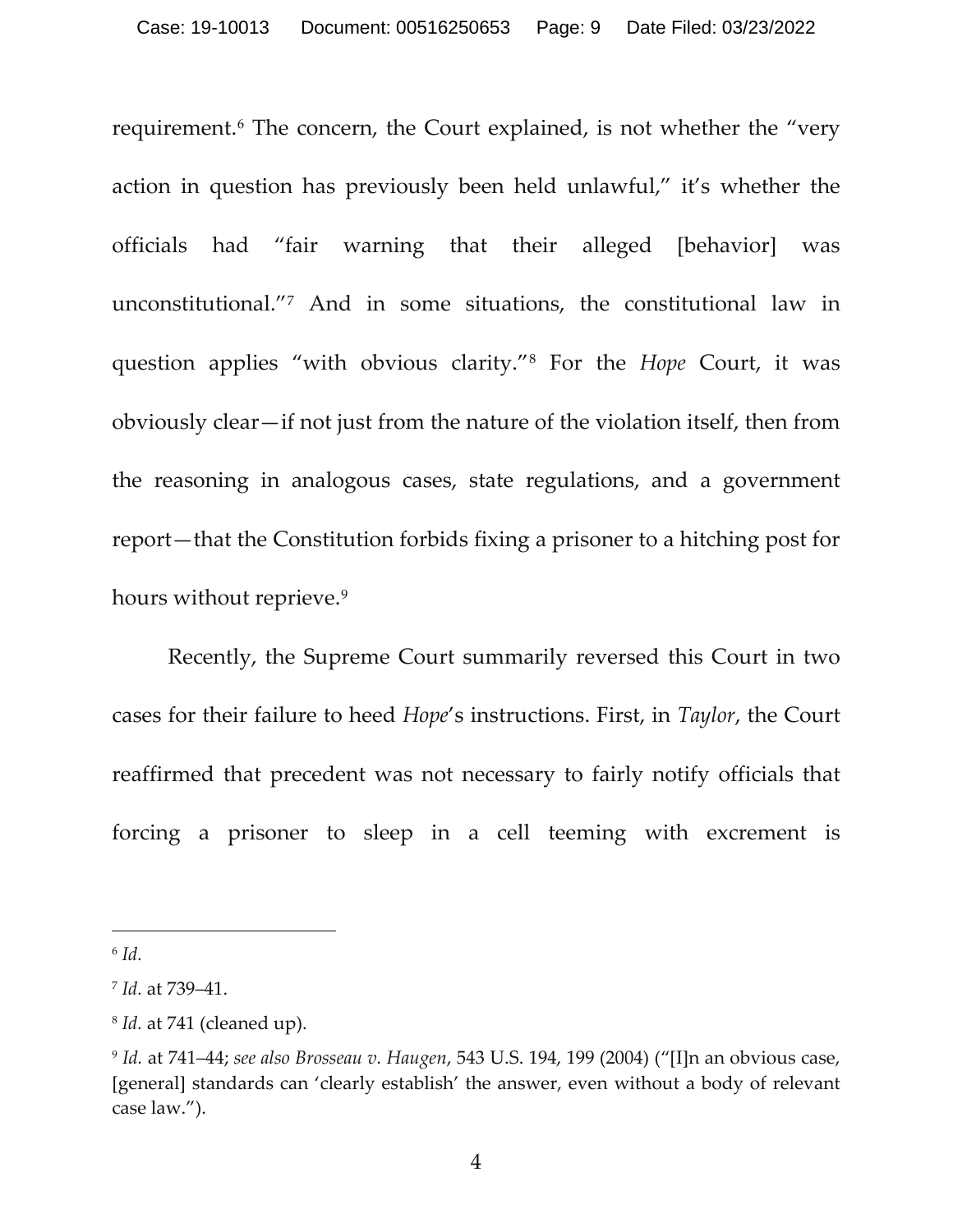unconstitutional; it was obvious that the "conditions of confinement offended the Constitution."[10](#page-9-0) Then, in *McCoy*, the Court reversed this Court's grant of qualified immunity to an official who pepper-sprayed a prisoner in the face "for no reason at all."[11](#page-9-1) Together, these reversals reaffirm that qualified immunity will not shield government officials who engage in obviously unconstitutional conduct.

Following *Taylor* and *McCoy*, this Court has adopted and applied the Supreme Court's obviousness test. For instance, in *Villarreal v. City of Laredo*, this Court denied qualified immunity to officers who arrested a reporter for soliciting non-public information and publishing it.[12](#page-9-2) This Court highlighted that even though the reporter had violated an existing law, that law was "so obviously unconstitutional" that it "require[d] officials to second-guess the legislature and refuse to enforce [it]."[13](#page-9-3) And because "[a]n official who

<span id="page-9-0"></span><sup>10</sup> *Taylor v. Riojas*, 141 S. Ct. 52, 53–54 (2020).

<span id="page-9-1"></span><sup>11</sup> *McCoy v. Alamu*, 950 F.3d 226, 229 (5th Cir. 2020), *rev'd*, 141 S. Ct. 1364 (2021) (mem.).

<span id="page-9-2"></span><sup>12</sup> 17 F.4th 532, 537, 540–42 (5th Cir. 2021).

<span id="page-9-3"></span><sup>&</sup>lt;sup>13</sup> *Id.* at 541 (internal quotation omitted).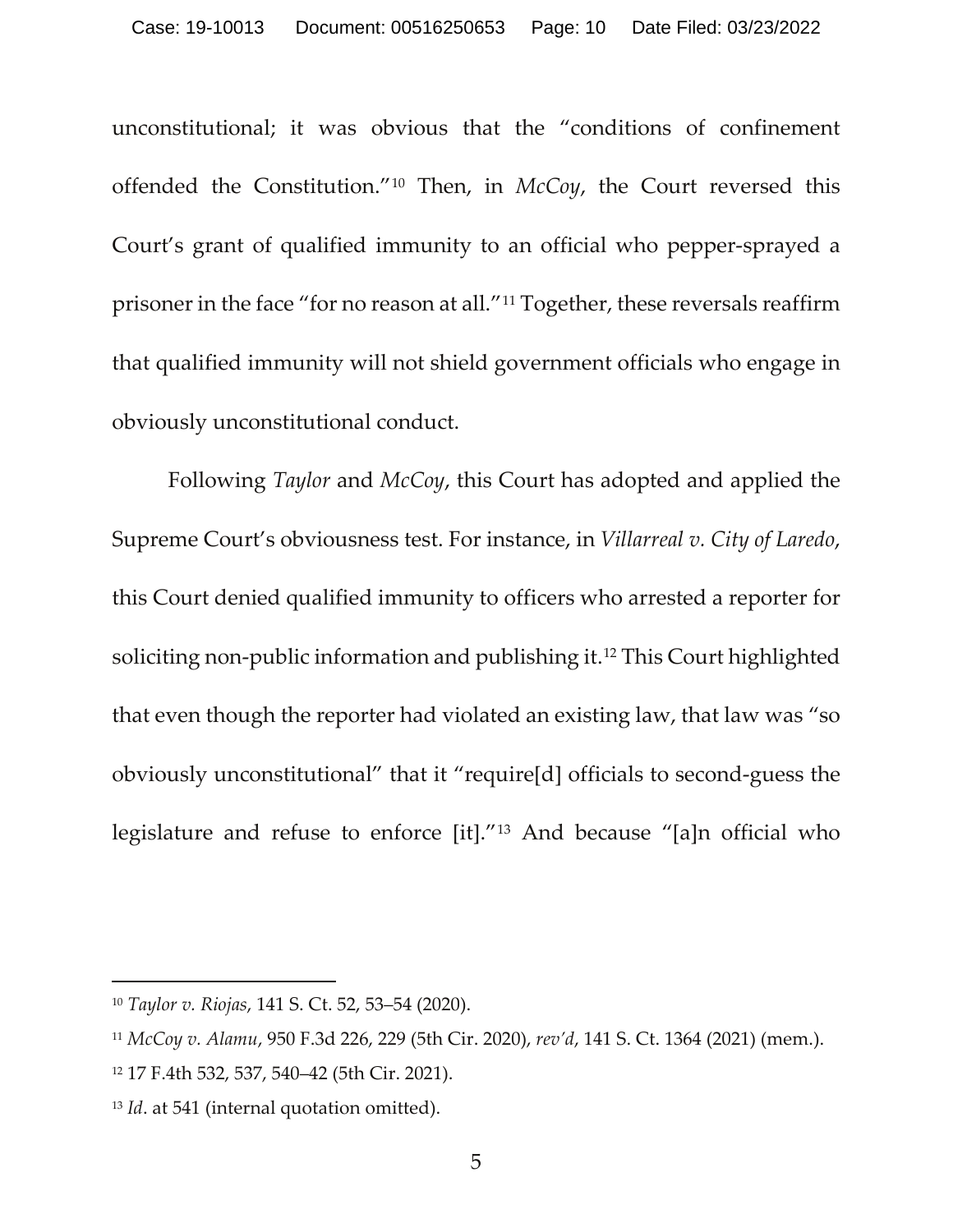commits a patently 'obvious' violation of the Constitution is not entitled to qualified immunity," the officials there could not escape suit[.14](#page-10-0)

*Hope*, *Taylor*, *McCoy*, and *Villarreal* present four different factual scenarios with one thing in common—unquestionable unconstitutionality. *Hope* and its progeny clarify that it's not enough to ask whether analogous precedent put an official on notice. Courts must also provide a careful, principled analysis of whether a constitutional right is so obvious that any reasonable officer would have fair warning that his behavior offended the Constitution. And they must do so in every case. Anything less risks "the danger of a rigid, overreliance on factual similarity."[15](#page-10-1)

## **II. En Banc Review is Necessary to Ensure this Court Does Not Endorse Obviously Unconstitutional Conduct.**

Martin's use of force against eighteen-year-old Brea Hymond—a Black woman who recorded Martin on her phone as he arrested her family—was obviously unconstitutional. After Martin secured Hymond's mother and little sister in the back of his police vehicle, after the situation was de-

<span id="page-10-0"></span><sup>14</sup> *Id.* at 540.

<span id="page-10-1"></span><sup>15</sup> *Hope*, 536 U.S. at 742.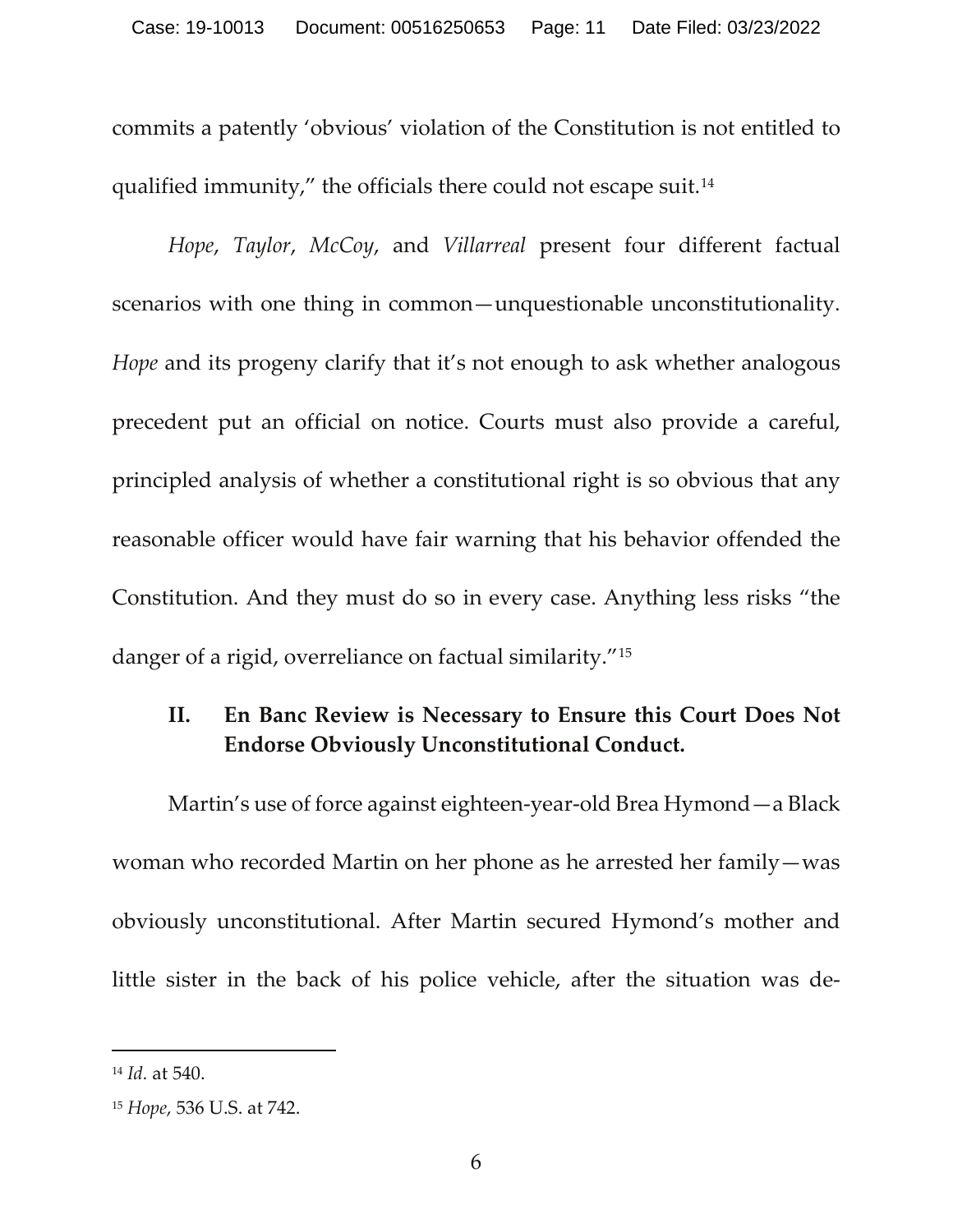escalating, after any conceivable threat to anyone's safety was fully extinguished, Martin unnecessarily re-escalated the encounter by confronting Hymond—who had been recording the incident from a distance and yelling at the officer that she was doing so—grabbing her, shoving her against his patrol car, ripping the phone out of her hand, and placing her under arrest for "interfering."[16](#page-11-0) But Martin's display of authority did not end there.

While Martin stood by his patrol vehicle, effortlessly holding Hymond by his side with a single hand, Hymond repeated that she saw Martin "kick her," referring to J.H.<sup>[17](#page-11-1)</sup> In response, Martin started questioning Hymond: "How old are you? What is your name?" Hymond did not immediately answer his questions. So, with Hymond's hands restrained behind her back,

<span id="page-11-0"></span><sup>16</sup> ROA.371 (Martin Video at 5:10; Hymond Video at 16:10). While the basis for the arrest is independently troubling, Appellees' unlawful arrest claims are not currently before this Court.

<span id="page-11-1"></span><sup>&</sup>lt;sup>17</sup> The panel characterized this kick as Martin "us[ing] his foot to force J.H.'s leg into the vehicle" because J.H. would not get in vehicle herself, Slip Op. at 8; however, the video reflects J.H., a fifteen-year-old, telling the officer that she did not know how to get into the vehicle with her arms handcuffed behind her back. ROA.371 (Martin Video at 4:30). As Martin admits on video, his response was to kick her in. ROA.371 (Martin Video at 8:08 (Woman: "You kicked my sister." Martin: "Yeah, I did.")).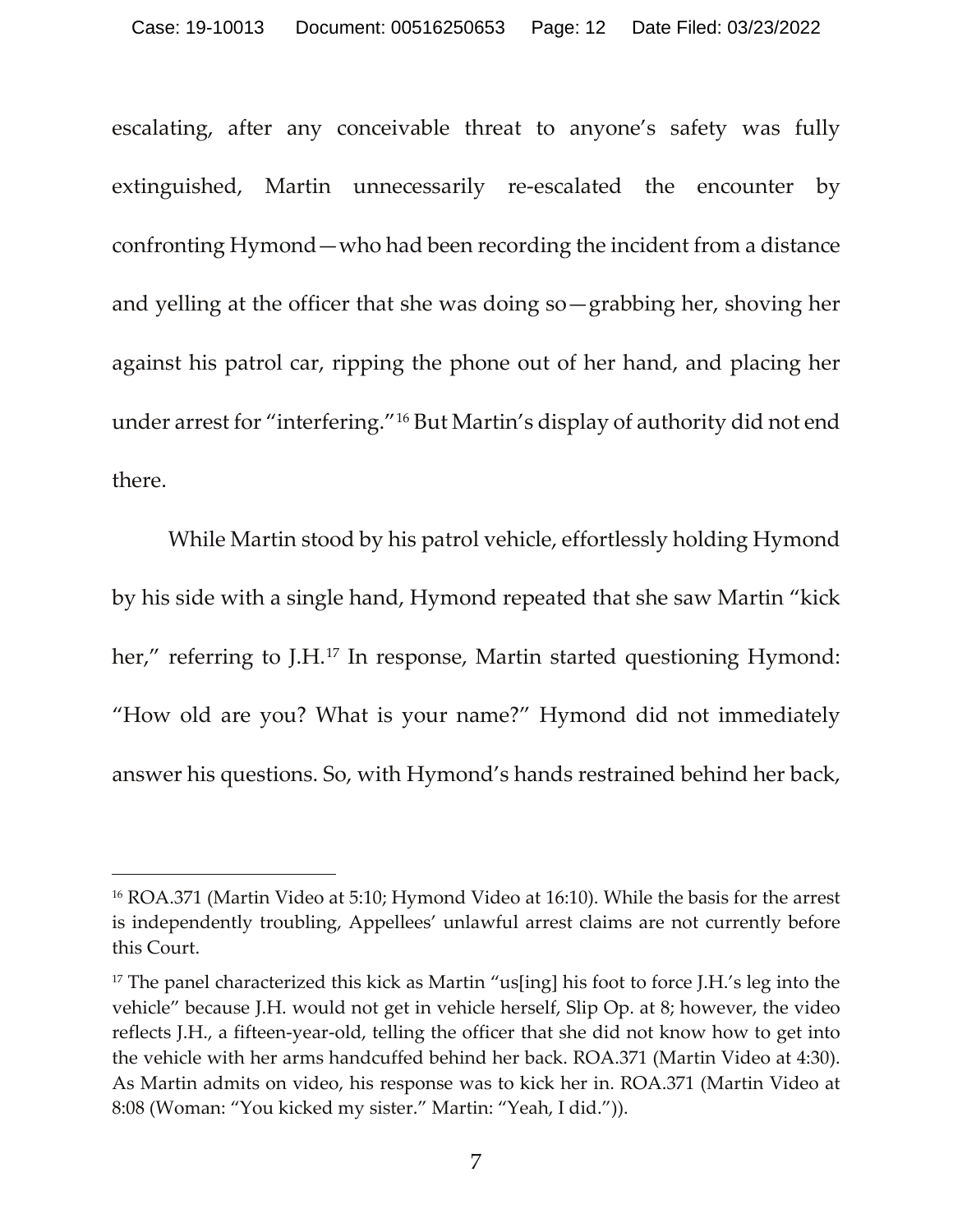Martin jerked her arms up into the air, applying a pain control maneuver taught in police training,[18](#page-12-0) and repeated the question, enunciating in a slow, purposeful staccato: "What. Is. Your. Name?"[19](#page-12-1)

As Appellees note in their petition, the panel erred in its assessment of the facts, warranting en banc review.[20](#page-12-2) However, even accepting the panel's version of events, Martin's behavior was obviously unconstitutional. Every reasonable officer would have known that inflicting pain to compel someone to answer questions offends the Constitution. Yet in a single paragraph, without any citation to legal authority, the panel blessed this unconstitutional behavior:

Hymond was shouting at Martin throughout the entire confrontation. She did not comply with any of Martin's commands or instructions. *Only after Hymond refused to provide Martin with her name did Martin employ any force against her.* Martin's use of force—lifting Hymond's handcuffed arms

<span id="page-12-0"></span><sup>&</sup>lt;sup>18</sup> Martin claims he used this maneuver because Hymond "posed a potential risk of escaping." Martin Br. at 30. But this assertion contradicts Appellees' well-pleaded facts and is belied by the video. ROA.371 (Martin Video at 6:40–7:10). As shown in the video, Martin easily held Hymond with a single hand. Only after she failed to answer his questions did he shove her arms as high as they could go, press her against his patrol car, and loudly repeat his question. The force was not to stop a physically resisting or fleeing suspect; it was to elicit an answer.

<span id="page-12-1"></span><sup>19</sup> ROA.371 (Martin Video at 6:55–7:10).

<span id="page-12-2"></span><sup>20</sup> *See generally* Appellees' Pet. for Reh'g En Banc at 9–11.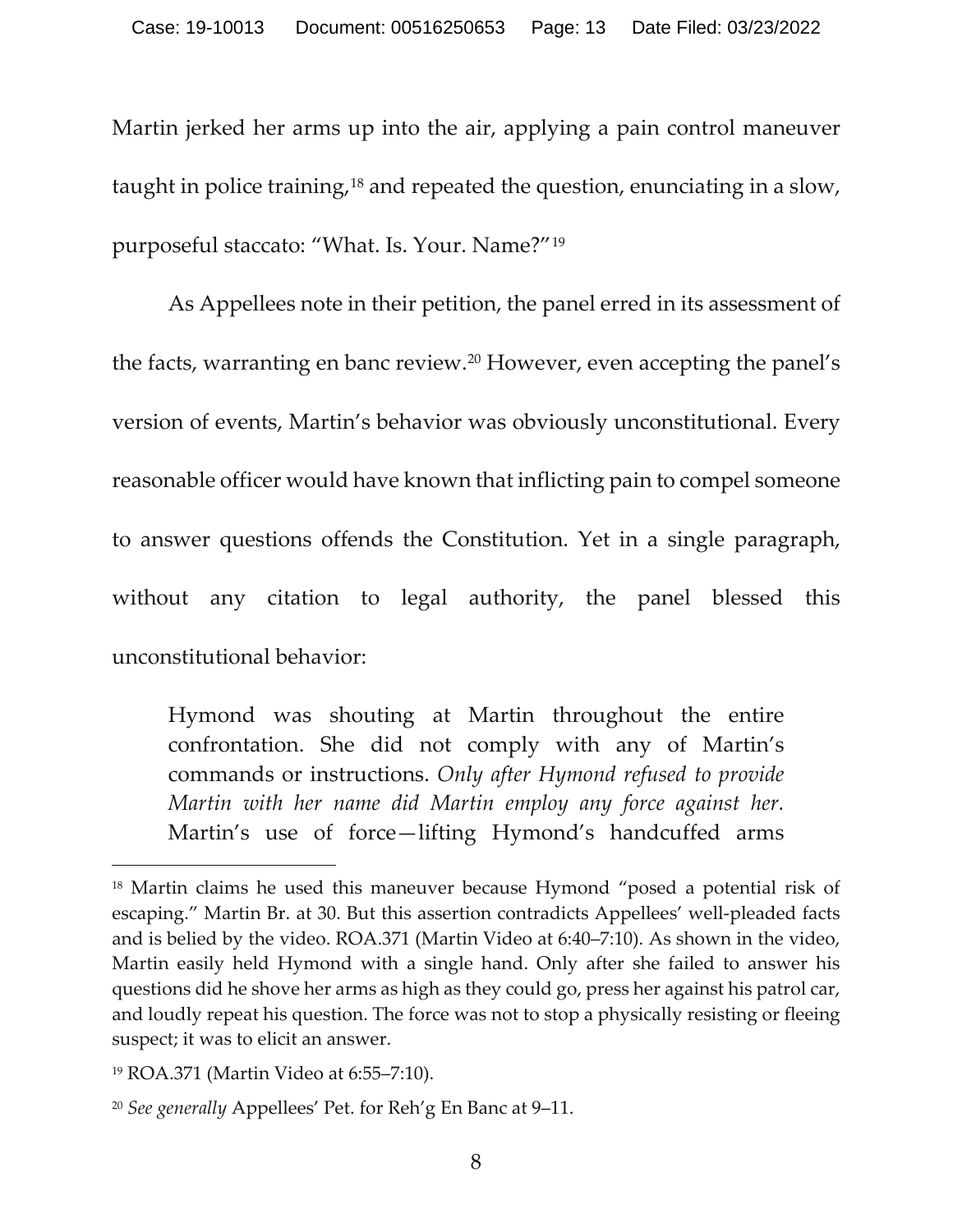behind her back—was relatively minimal. Hymond continued to verbally deride Martin while Martin was lifting her arms and immediately after he put her arms down. Given Hymond's continued resistance, Martin's use of force against Hymond was not objectively unreasonable.[21](#page-13-0)

If this decision stands, the law in this circuit is that an officer can purposefully inflict pain on a restrained, non-resisting person to compel her to speak, as long as, in the court's subjective opinion, the force was "relatively minimal."[22](#page-13-1)

Of particular note, the panel did not find that Hymond was *physically*  or *actively* resisting Martin. It merely found that she did not answer his questions, she did not give into the pain tactic, and she continued to "verbally deride" Martin during and after he released his maneuver. In other words, the panel has sanctioned the use of physical force against an arrestee

<span id="page-13-0"></span> $21$  Slip Op. at 9 (emphasis added).

<span id="page-13-1"></span> $22$  The panel apparently uses "relatively minimal" to mean the force did not inflict extreme pain or injury. But as discussed below, the degree of injury does not answer whether the force was excessive. *See Alexander v. City of Round Rock*, 854 F.3d 298, 310 (5th Cir. 2017).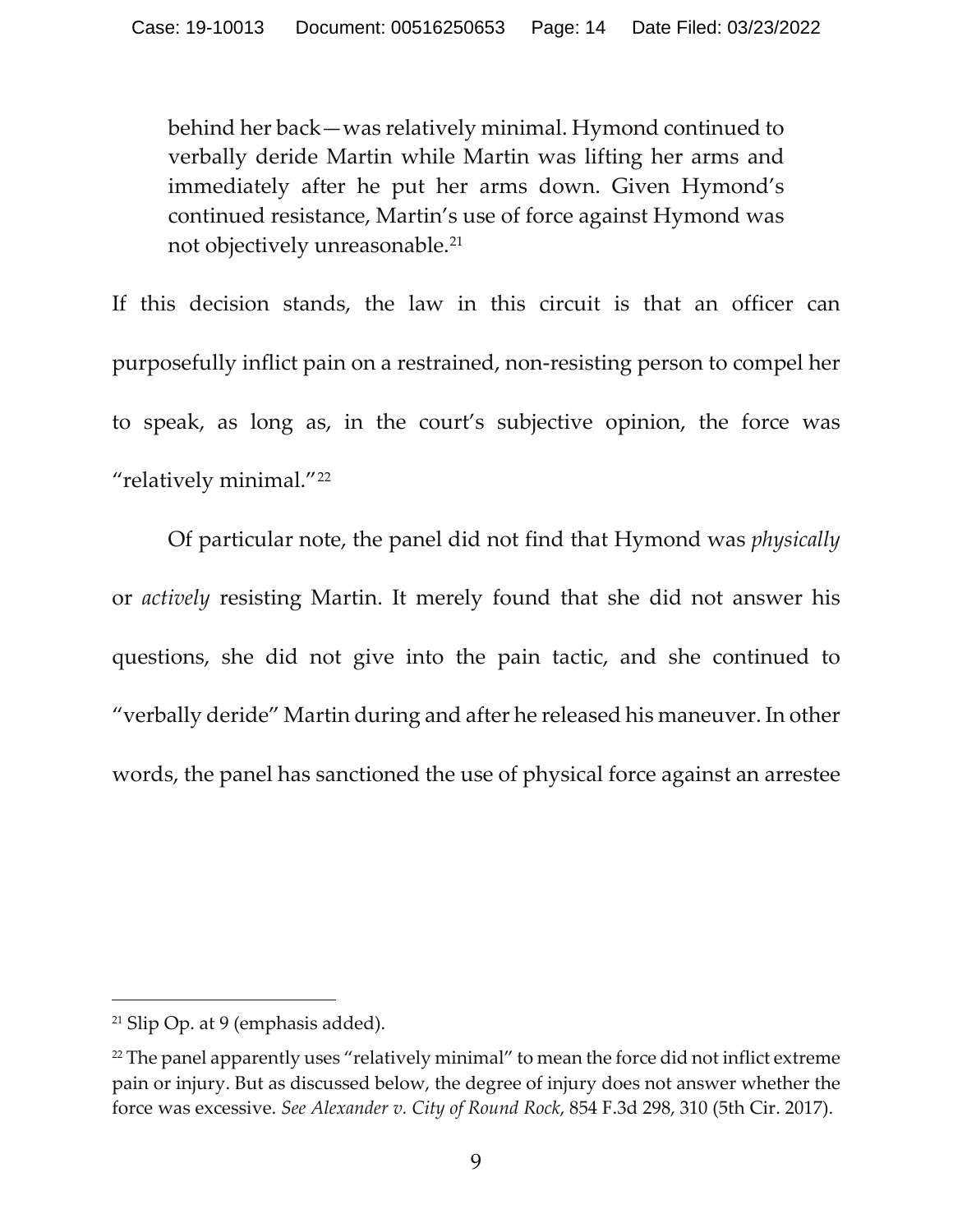*because* that arrestee is not providing her name<sup>[23](#page-14-0)</sup> and is exercising her right to criticize the officer. [24](#page-14-1)

This conclusion contradicts clearly established law. The Supreme Court tells us that whether an officer's use of force is reasonable depends on: (1) the severity of the crime at issue; (2) whether the suspect posed an immediate threat to the safety of officers or others; and (3) whether the suspect was actively resisting arrest or attempting to flee.<sup>[25](#page-14-2)</sup> And as has "long" been established in [this] circuit: Officers engage in excessive force when they physically strike a suspect who is not resisting arrest."[26](#page-14-3) Yet, here, the panel granted qualified immunity, finding not just a lack of clearly established precedent but a lack of any constitutional violation. Both

<span id="page-14-0"></span><sup>23</sup> Texas law requires a *lawfully* arrested person to provide her name, address, and date of birth upon request, but it also imposes the appropriate penalty for this Class C misdemeanor: a fine not to exceed \$500, not corporal punishment. Tex. Pen. Code § 38.02.

<span id="page-14-1"></span><sup>24</sup> *See, e.g.*, *N.Y. Times Co. v. Sullivan*, 376 U.S. 254, 273 (1964) (holding that the right to criticize public officials is "the central meaning of the First Amendment").

<span id="page-14-2"></span><sup>25</sup> *Graham v. Connor*, 490 U.S. 386, 396 (1989).

<span id="page-14-3"></span><sup>26</sup> *Joseph ex rel. Estate of Joseph v. Bartlett*, 981 F.3d 319, 342 (5th Cir. 2020) (citing *Darden v. City of Fort Worth*, 880 F.3d 722 (5th Cir. 2018)); *see also, e.g.*, *Cooper v. Brown*, 844 F.3d 517, 525 (5th Cir. 2016) (finding excessive force where officer did not release police dog's bite until after suspect, who did not pose a flight risk, was handcuffed); *Sam v. Richard*, 887 F.3d 710 (5th Cir. 2018) (finding excessive force where officer slapped, kneed, and pushed suspect).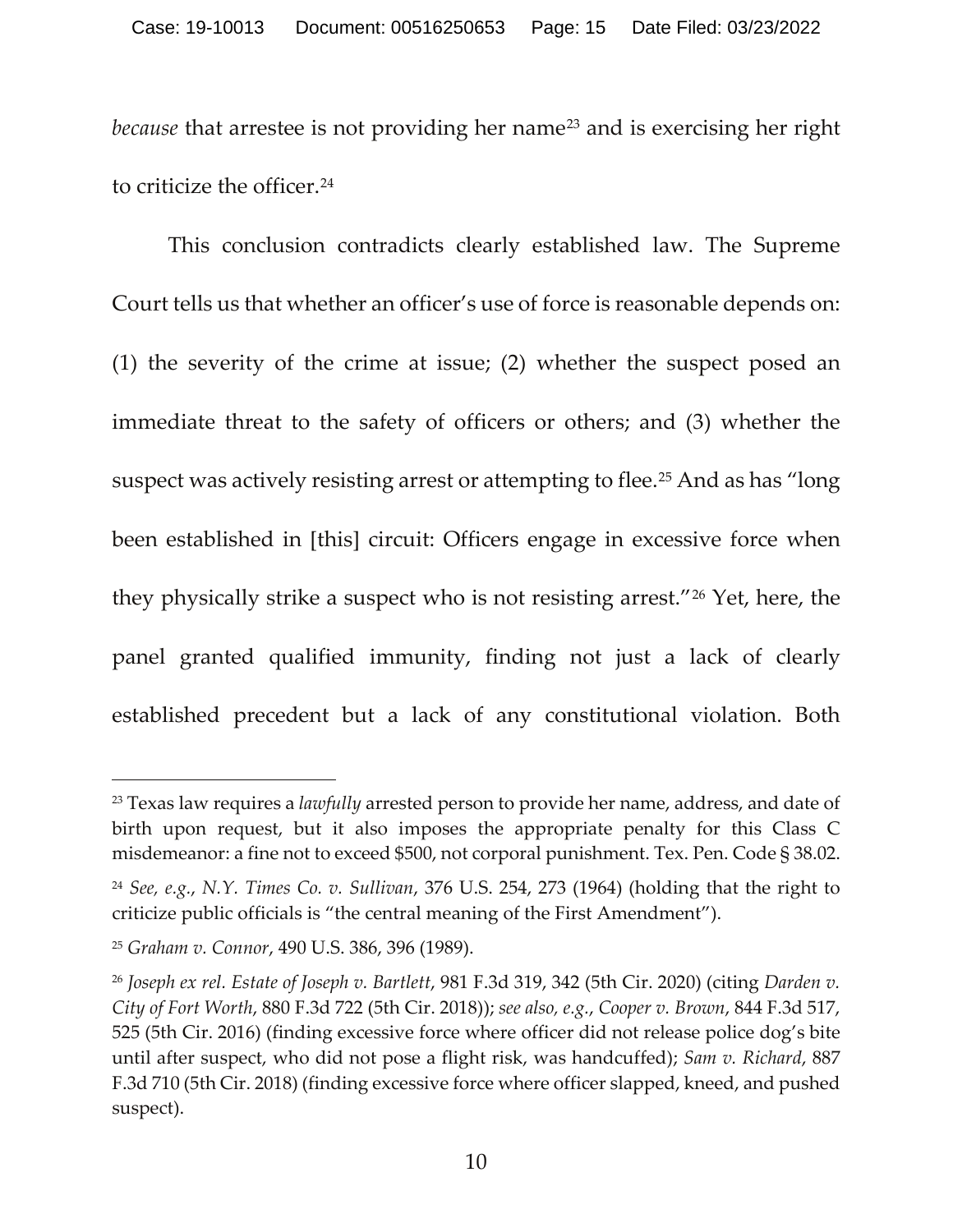conclusions are wrong: Martin battered a restrained woman who (1) was accused only of interfering in police activity *after* the two other arrestees were secured in the officer's vehicle; (2) inarguably posed no threat to anyone's safety; and (3) by the panel's own account, was not actively resisting arrest. [27](#page-15-0)

To reach this conclusion, the panel reasoned that because the force used in this case was "far less severe"—apparently meaning inflicted less  $injury<sup>28</sup>$  $injury<sup>28</sup>$  $injury<sup>28</sup>$  – than that used in prior cases, those cases did not clearly establish the law at issue. [29](#page-15-2) But this type of hair-splitting is improper under *Hope* and its progeny. And this Court has unequivocally held that whether force is excessive does not turn on the injury the person ultimately endured.<sup>[30](#page-15-3)</sup>

<span id="page-15-0"></span><sup>27</sup> *See Joseph*, 981 F.3d at 333 & n.51 (explaining the difference between "active" and "passive" resistance). The panel characterizes Hymond as engaging in "continued resistance." Slip. Op. at 9. However, the panel's own fact findings make clear that Hymond's only "continued resistance" was not answering questions and "yell[ing] at Martin." *Id.* at 3–4.

<span id="page-15-1"></span><sup>28</sup> *Id.* at 13. (comparing the force here to *Bush v. Strain*, 513 F.3d 492, 496 (5th Cir. 2008), where the officer's force caused two broken teeth).

<span id="page-15-2"></span><sup>29</sup> *Id.* 

<span id="page-15-3"></span><sup>30</sup> *See Alexander*, 854 F.3d at 310 (explaining that the degree of injury is irrelevant to whether the use of force was unreasonable); *see also Graham*, 490 U.S. at 396.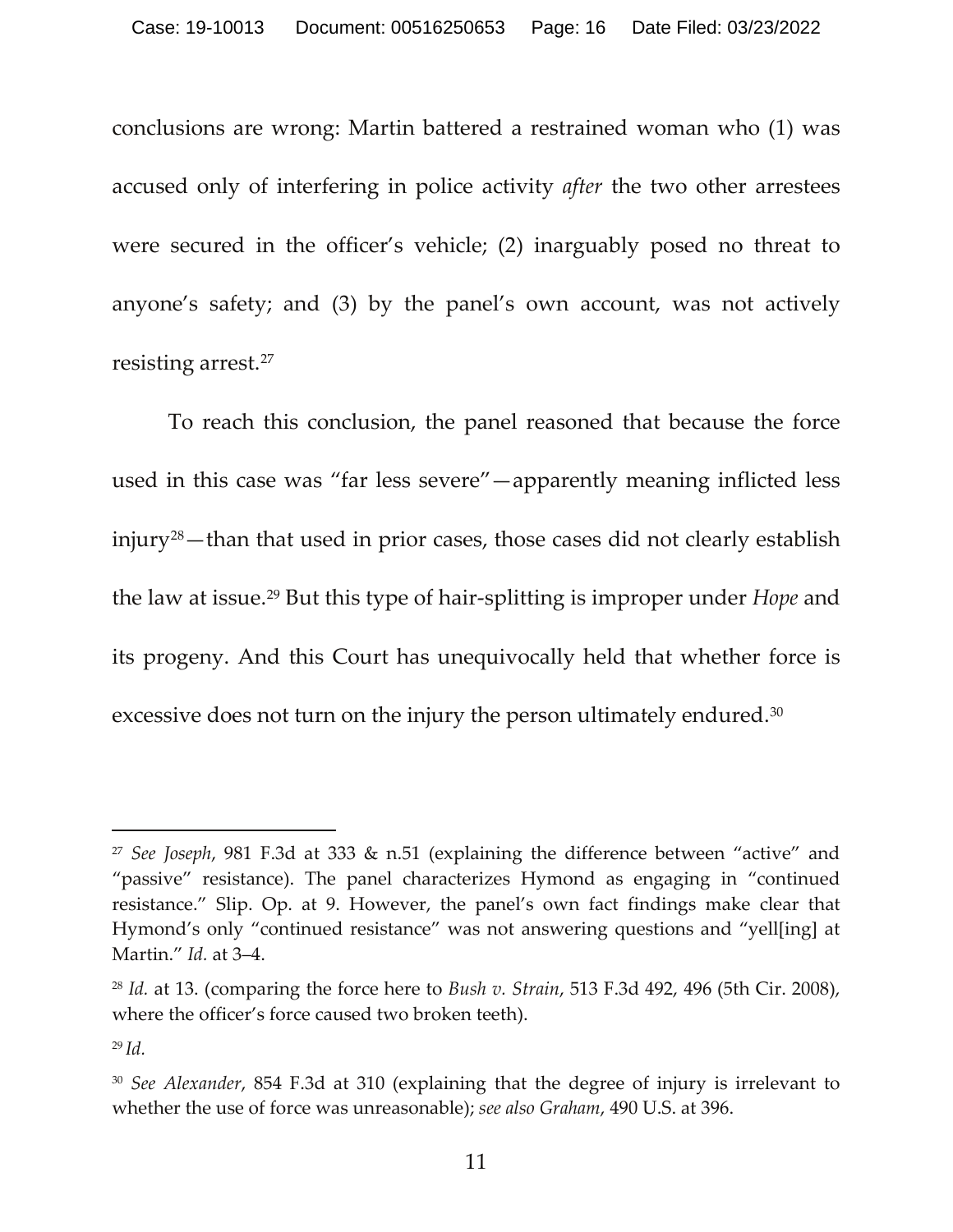*Darden* did not clearly establish that an officer may not strike a suspect *only* if the strike is hard.<sup>[31](#page-16-0)</sup> *Sam* did not clearly establish that an officer's force is excessive *only* if he strikes the suspect three separate times.<sup>[32](#page-16-1)</sup> In the Fifth Circuit, purposefully inflicting (or attempting to inflict) pain is unlawful if it is done against a suspect who is not actively resisting arrest. [33](#page-16-2) Drawing the particular right at issue at any greater level of granularity, as the panel did here, risks "the danger of a rigid, overreliance on factual similarity."<sup>[34](#page-16-3)</sup>

There may not be a factually identical case on point—one where an officer used a pain control maneuver on a restrained, non-resisting suspect to force her to answer his questions—but one is not necessary. Every officer was on notice that he could not strike a non-resisting suspect, and it is wellestablished in this circuit that "[q]ualified immunity will not protect officers who apply excessive and unreasonable force merely because their means of

<span id="page-16-0"></span><sup>31</sup> 880 F.3d at 731.

<span id="page-16-1"></span><sup>&</sup>lt;sup>32</sup> 887 F.3d at 713 (denying summary judgment even though the injuries suffered were "insignificant").

<span id="page-16-2"></span><sup>33</sup> In fact, in most circumstances, the use of *any* force as part of a custodial interrogation is unconstitutional. *See, e.g.*, *Ikerd v. Blair*, 101 F.3d 430, 434 (5th Cir. 1996).

<span id="page-16-3"></span><sup>34</sup> *Hope*, 536 U.S. at 742.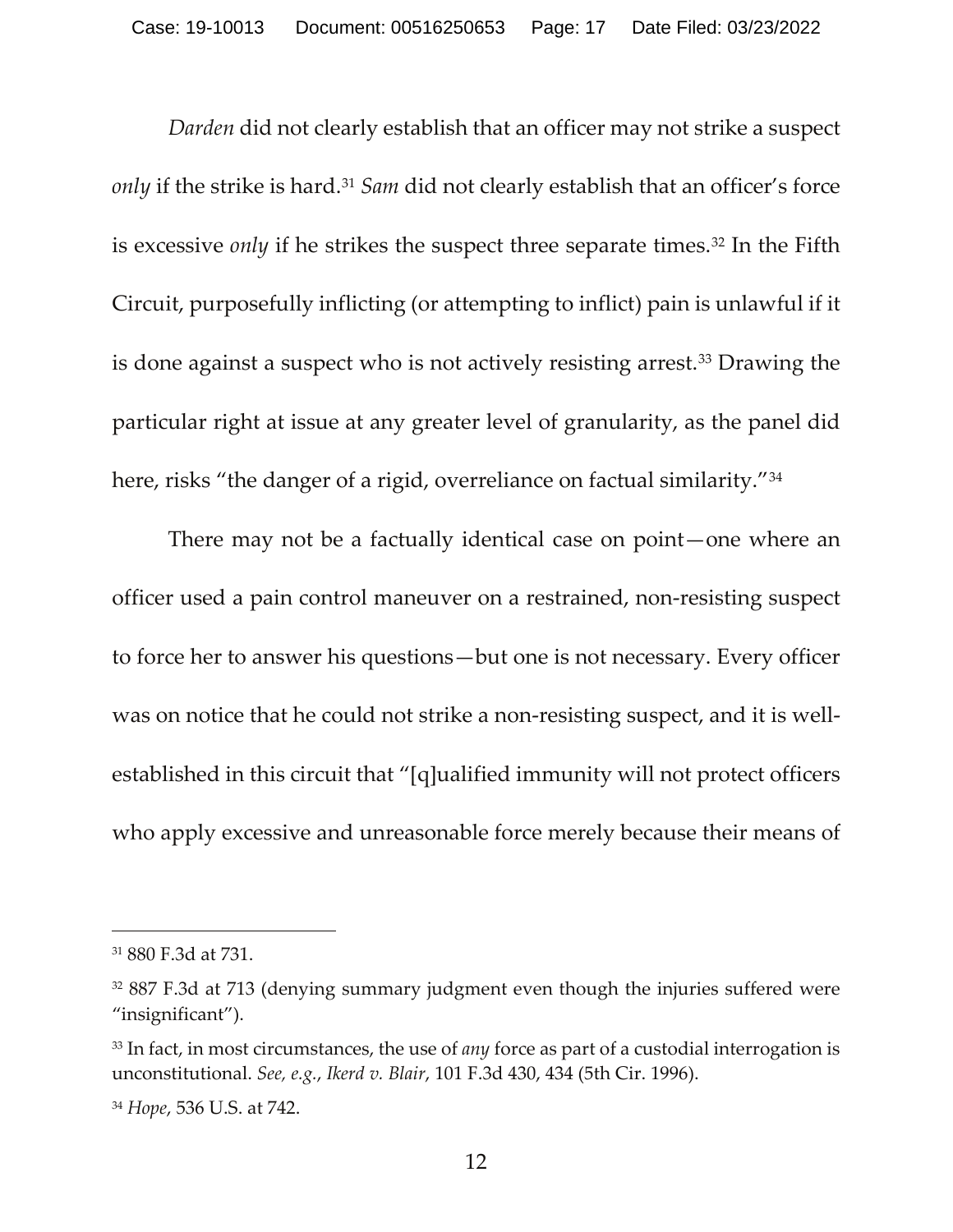applying it are novel."[35](#page-17-0) Therefore, any reasonable officer would know that using a maneuver designed to inflict pain on a non-resisting arrestee—solely to make her answer questions—is beyond the pale. It is unreasonable. It is obviously unconstitutional.

## **CONCLUSION**

En banc intervention is necessary to correct the panel's misstatement of law concerning the bounds of excessive force.

Dated: March 23, 2022 Respectfully submitted,

**Emma Andersson** (CA Bar No. 260637) **Carl Takei** (NY Bar No. 5749643) AMERICAN CIVIL LIBERTIES UNION FOUNDATION Criminal Law Reform Project 125 Broad Street, 18th Floor New York, NY 10004 (212) 549-2500 eandersson@aclu.org ctakei@aclu.org

*Counsel for Amicus Curiae American Civil Liberties Union Foundation*

/s/ Alexa L. Gervasi **Alexa L. Gervasi** (DC Bar No. 1500433) **Patrick Jaicomo** (MI Bar No. P75705) **Anya Bidwell**  (TX Bar No. 24101516) INSTITUTE FOR JUSTICE 901 North Glebe Road, Suite 900 Arlington, VA 22203 (703) 682-9320 agervasi@ij.org pjaicamo@ij.org abidwell@ij.org

*Counsel for Amicus Curiae Institute for Justice*

<span id="page-17-0"></span><sup>35</sup> *Newman v. Guedry*, 703 F.3d 757, 763–4 (5th Cir. 2012).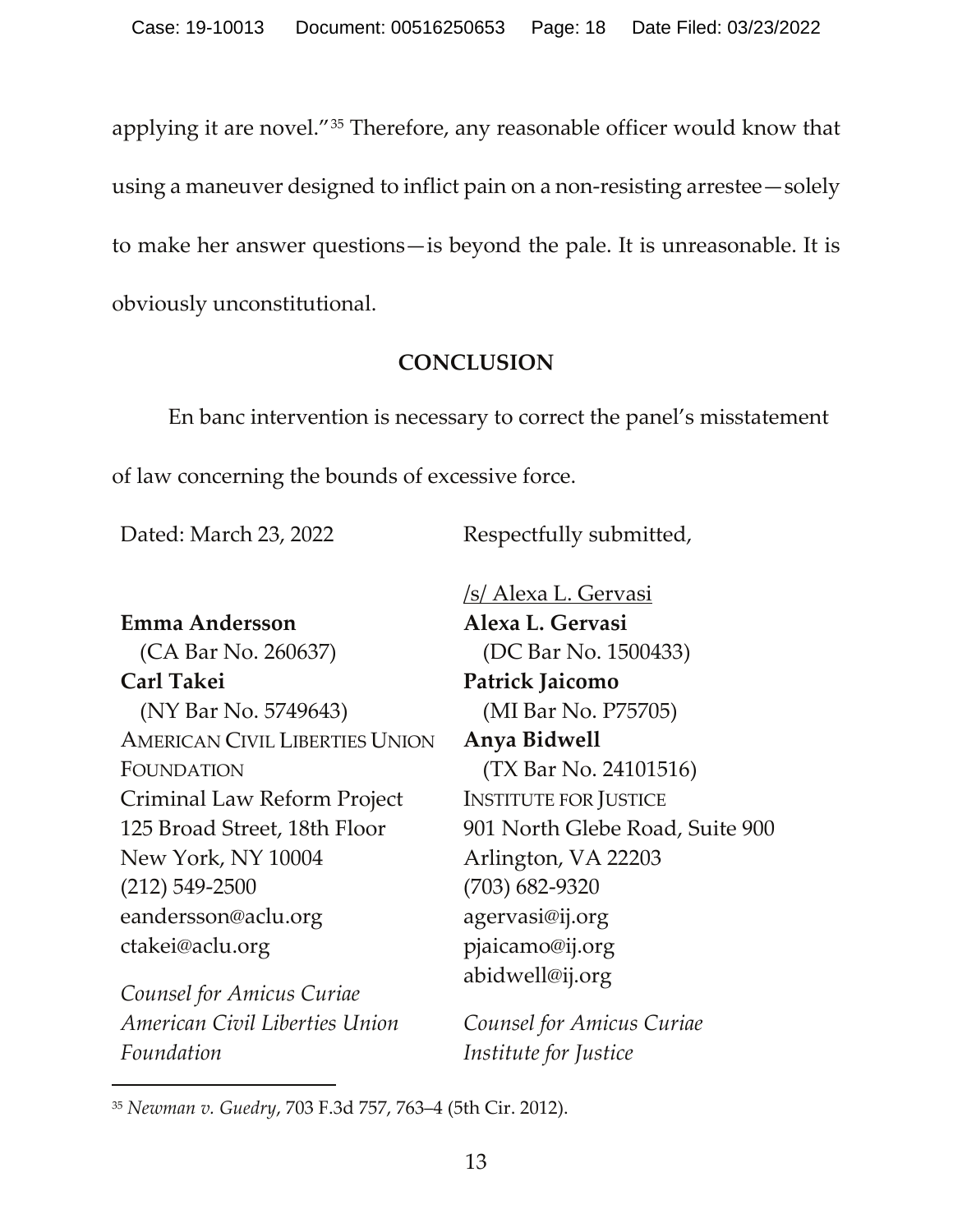**Savannah Kumar** (TX Bar No. 24120098) **Andre Segura** (TX Bar No. 24107112) AMERICAN CIVIL LIBERTIES UNION FOUNDATION OF TEXAS 5225 Katy Freeway, Suite 350 Houston, TX 77007 skumar@aclutx.org asegura@aclutx.org

*Counsel for Amicus Curiae American Civil Liberties Union Foundation of Texas*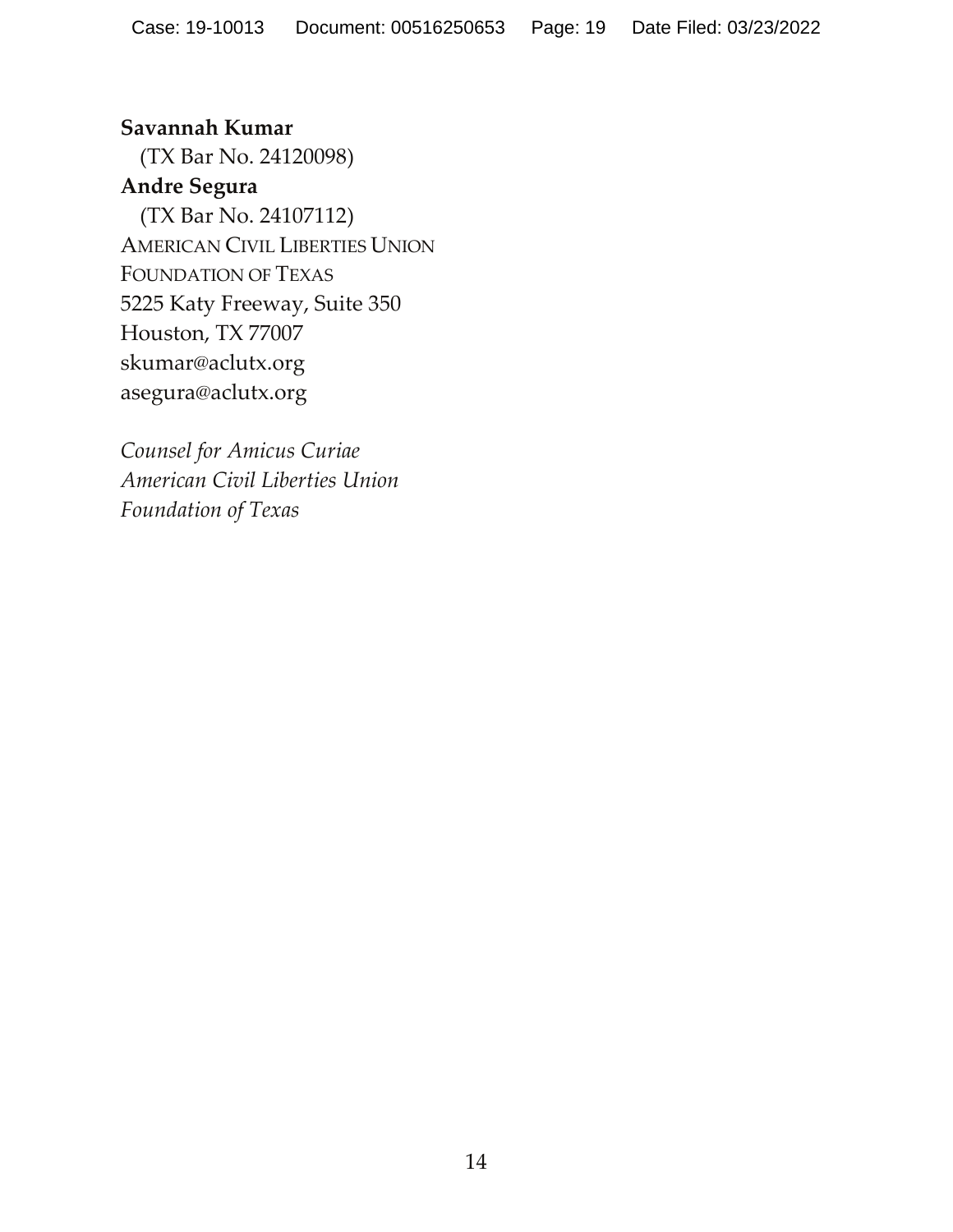#### **CERTIFICATE OF SERVICE**

I hereby certify that on March 23, 2022, I caused the foregoing Amici Curiae Brief of Institute for Justice, American Civil Liberties Union Foundation, and American Civil Liberties Union Foundation of Texas in Support of Plaintiffs—Appellees to be file electronically with the Clerk of the Court using the Court's CM/ECF system, which will send notice of such filing to all registered CM/ECF users.

Dated: March 23, 2022 /s/ Alexa L. Gervasi

*Counsel for Amicus Curiae Institute for Justice*